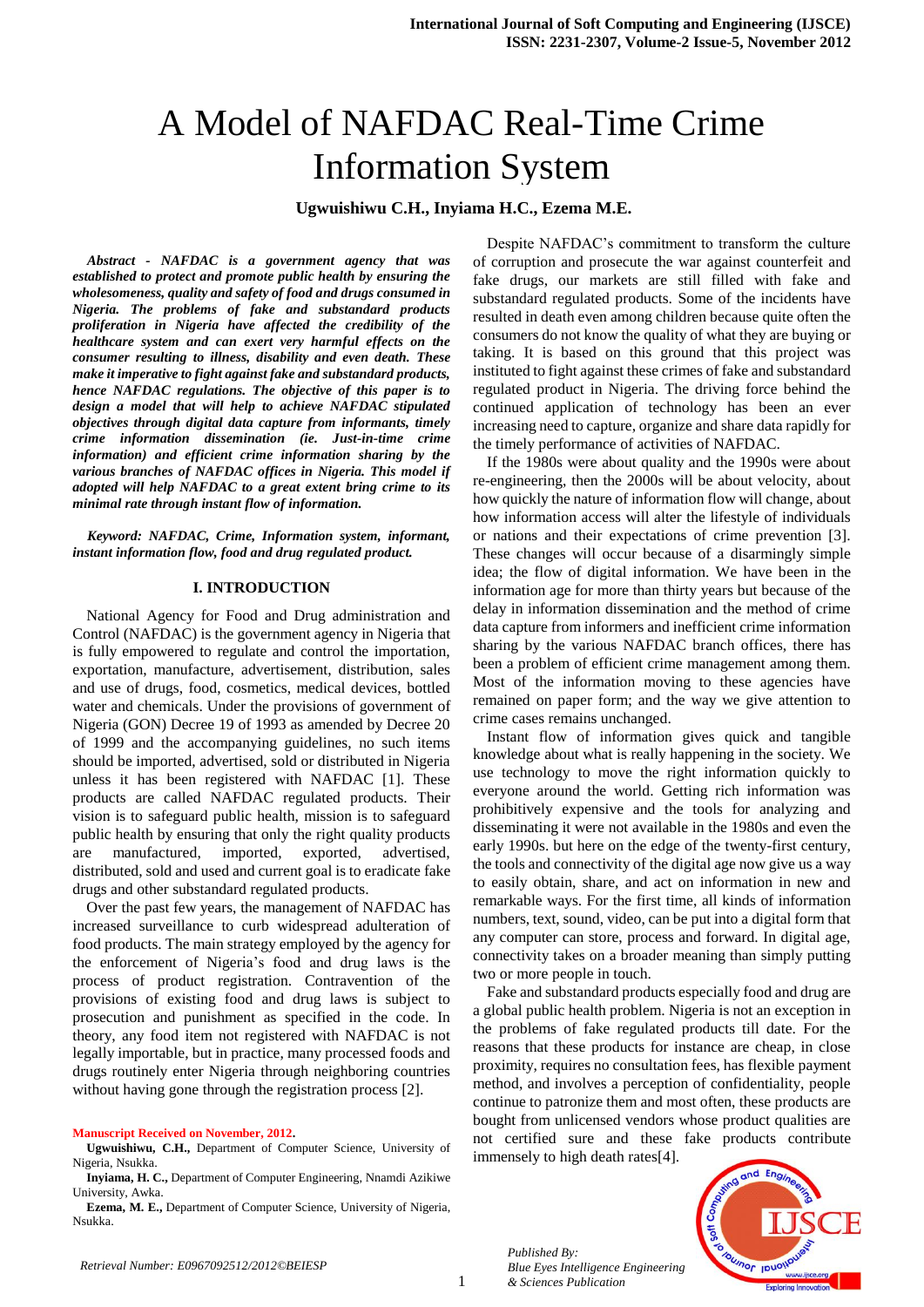Drug or drug product include any substance of vegetable, animal or mineral origin or any preparation or admixture thereof manufactured, sold or advertised for use in:

The diagnosis, treatment, mitigation, in man or animal;

Restoring, correcting or modifying organic function in man and animals;

Disinfections or the control of vermin, insect or pest or contraception [5]

NAFDAC defines food as any "article manufactured, processed, packaged, sold or advertised for use as food or drink for human consumption, chewing gum and any other ingredient which may be mixed with food for any purpose whatsoever [6].

World Health Organization defines a "counterfeit" as "A medicine, which is deliberately and fraudulently mislabeled with respect to identity and/or source. Counterfeiting can apply to both branded and generic products and counterfeit products may include products with the correct ingredients or with the wrong ingredients, without active ingredients, with insufficient active ingredients or with fake packaging" [7].

There is no universal definition of fake drug as every country has different meaning for this same concept. In this paper the definition of fake drug as defined by the Nigerian Counterfeit and Fake Drugs and Unwholesome Processed Foods (Miscellaneous Provisions) will be used which is:

·Any drug product which is purported to be; or

·Any drug or drug product which is so colored, coated, powdered or polished that their damage is concealed or which is made to appear to be better or of greater therapeutic value than it really is, which is not labeled in the prescribed manner or which label or container or anything accompanying the drug bears any statement, design, or device which makes a false claim for the drug or which is false or misleading; or

Any drug or drug product whose container is so made, formed or filled as to be misleading; or

Any drug product whose label does not bear adequate directions for use and such adequate warning against use in those pathological conditions or by children where its use may be dangerous to health or against unsafe dosage or methods or duration of use; or

Any drug product which is not registered by the Agency in accordance with the provisions of the Food, Drugs and Related Products (Registration, etc) Decree 1993, as amended. [7].

The rest of this paper is organised as follows: section 2 provides design of the model of NAFDAC crime information system. Section 3 discussed a brief of the system model description and finally section 4 discussed conclusion and future work.

### **II. THE DESIGN OF MODEL OF NAFDAC CRIME INFORMATION SYSTEM**

Modeling is a process that produces a graphical representation of a concept or processes that systems developers can analyze, text and modify [6]

The model of this system defines the key components of the proposed system together with the interactions between these products. Depending on the type of report or information you want to give, for instance opinion, observation, criticism, feedback,and tip-off reports, this system is going to have different table format for each of these reports. An informant can send the information in any format into a NAFDAC

temporary database but it is before storing it in the main NAFDAC database. With faster access to information on crime by crime information consumers such as any Nigeria Law Enforcement Agencies, this will enable them react faster to problems and opportunities.

The overall function structure of the model is summarised as shown in Fig.1.



**Figure 1. The Model of the NAFDAC Crime Information System**

An informant can be anybody in the country who can detect crime and send to any NAFDAC office in the country. Informants can still be any of the law enforcement agencies or any NAFDAC branch office in the country.This is consisting of a web application, a database management system, and NAFDAC administrator and the various NAFDAC offices in Nigeria connecting together for the purpose of sharing digital information at an appropriate time.

NAFDAC is sadled with the responsibility of making foods, drugs and allied product safe for use. It is tasked with prevention of wrong practices such as:

- 1. Production of fake/counterfeit and substandard NAFDAC regulated products
- 2. Importation, exportation, production, use, advertisement and distribution of an unregistered products among those regulated by NAFDAC.
- 3. Selling or distribution or use of expired products
- 4. Bribery and corruption by NAFDAC personnel/staff of the country

These are the nature of these crime reports from an informant. The report can be inform of:

- 1. opinion
- 2. observation
- 3. criticism to improve the system

*Blue Eyes Intelligence Engineering* 

- 4. feedback
- 5. tip-off

Observation-e.g. report of drugs reaction experienced. These are the available fields

- 1. product Name
- 2. what is meant to cure

*Published By:*

*& Sciences Publication* 

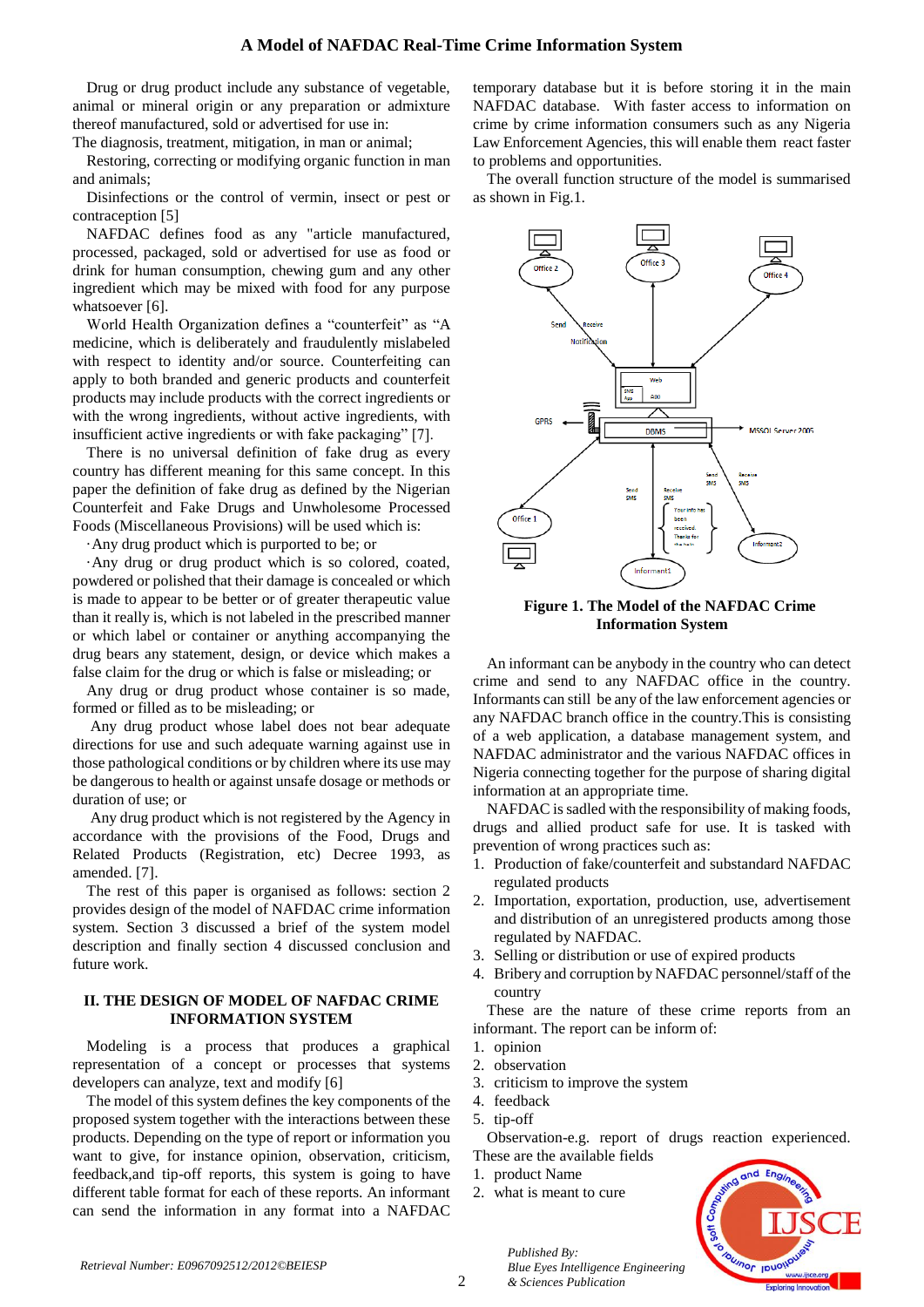- 3. the kind of reaction experience
- 4. effect of reactions
- 5. location of incidence
- 6. NAFDAC Reg. Number
- 7. date of the experience
- 8. product batch no
- 9. expiry date
- 10.phone number

Tip-off e.g. report for a vehicle importing fake products. The fields are:

- 11.company's name
- 12.location of incidence
- 13. company's address
- 14. vehicle type
- 15. vehicle number
- 16. product name
- 17. time and date of the suspect
- 18. phone number

Criticism/observation of staff misconduct. The fields are;

- 1. Personel type
- 2. Staff identity
- 3. Check point/location/station
- 4. Date and time of incidence
- 5. Suspected crime
- 6. Staff name
- 7. Phone number
- NAFDAC feedback report to the public
- 1. whom the information is meant for
- 2. the type of information (product ban/warning)
- 3. date and time
- 4. effective date
- 5. the actual information
- 6. penalty for defaulter & offenders
- 7. note/advice to public in case of any suspect

#### **III. SYSTEM MODEL DESCRIPTION**

When an informant detects any of the NAFDAC related crimes from any part of the country, the person has to send the information to NAFDAC temporary database where a NAFDAC administrator will restructure the report if not properly structured and send it to the main NAFDAC database and to the NAFDAC office closer to the scene of incidence for an appropriate action. The informant can send the information through SMS or an email address. The system administrator can capture this information in the computer in NAFDAC office and through mobile phone to enable them take appropriate actions when the need arises. These various NAFDAC offices can also access this crime database when necessary but access is limited to administrative users.

This system also has a part where NAFDAC policies, guidelines and achievements will be displayed, this is where you can see the policies of NAFDAC and rules and regulations guiding manufacture, importation, exportation, advertisement,distribution, sales and use of regulated products. The achivement section dealt with some of the NAFDAC achievements for people to see and appreciate what they do and will be able to encourage them to fight crime by giving them the necessary information at an appropriate time. In this section of the application, you can only see a headline of the policies, guidelines or achievements and a website that will take you to the source of information where you can see the information in full to have the full knowledge of dos and donts of NAFDAC. This will help the public to minimize the rate of crime they commit especially those who commit it ignorantly. These achievements, among others, will awaken consciousness that Nigeria is no longer a dumping ground for fake drugs, and other substandard regulated products.

The essence of this system is to fight against NAFDAC related crime through a just-in-time crime information flow. This system should also enable product consumer to check if a product he or she is consuming is genuine by using the NAFDAC registration number on the label of the product to confirm if the product is fully registered with NAFDAC or not.

## **IV. CONCLUSION AND FUTURE WORK**

Implementation of this system model will to a great extent alleviate crime in a developing country like Nigeria if properly practiced. However,for this crime to be properly eradicated, there is need for the Federal Government to have a well defined laws that must be compulsorily implemented by every government administration that comes to power and by every arm of the legislation such as the judiciary that handles cases of violators, without fear or favor of any. It is discouraging that the Agency makes so much efforts to arrest offender, but the cases will be delayed or denied in the court of law.

Drug and food offence should be taken more seriously because it involves human lives; anyone that violates the laws resulting to death of people should as well receive stiff penalty or life imprisonment as the maximum purnishment. Without a full and continous support by government, NAFDAC cannot be successful even with the good effort to sanitise the society by implementing its stipulated guidelines and laws.

The government should have a clear, firm and equitable legislation that addresses all important issues with appropriate sanctions for drug and food violators, provide financial support to the agency especially in areas of staffing, Good manufacturing practise (GMP) inspection quality control laboratories and enforcement, should stand its ground in defense of situation concerning public health. In addition, give full support when legislated sanctions are given to these product offenders [9]

Every one must play his/her role if this fight must be won in Nigeria. From the authorities in charge of drug and food control, the Federal Government, International Committees, drug manufacturers and pharmacist, all sectors, the health system down to the consuming public irrespective of ones status should stand together. The general public are encouraged to report issues or individuals with questionable charcater(s) in this business to the appropriate authorities. Consumers are advised to form the habit of scrutinizing their drugs, food, and other regulated products for genuineness by checking expiry dates and the NAFDAC registration numbers before purchase and use. These will help in achievement of NAFDAC set objectives or mandates in safeguarding the health of the nation.



*Published By: Blue Eyes Intelligence Engineering & Sciences Publication*